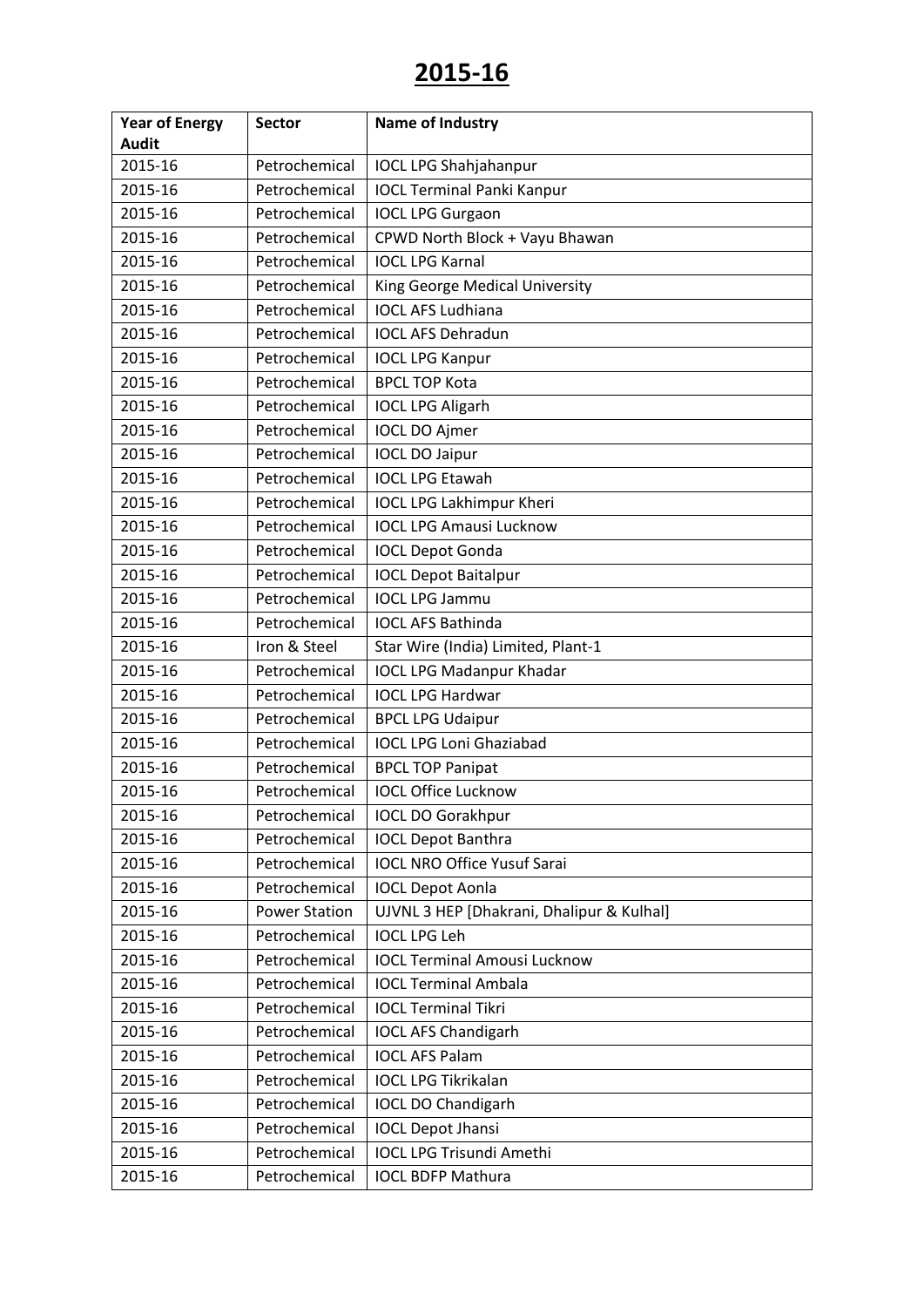| 2015-16 | Petrochemical   | <b>IOCL Terminal Rewari</b>                       |
|---------|-----------------|---------------------------------------------------|
| 2015-16 | Petrochemical   | <b>BPCL Installation Mathura</b>                  |
| 2015-16 | Petrochemical   | <b>IOCL Terminal Bijwasan</b>                     |
| 2015-16 | Petrochemical   | <b>IOCL LPG Jhunjhunu</b>                         |
| 2015-16 | Petrochemical   | <b>IOCL LPG Mathura</b>                           |
| 2015-16 | Petrochemical   | <b>IOCL Depot Bharatpur</b>                       |
| 2015-16 | Petrochemical   | <b>BPCL LPG Salempur</b>                          |
| 2015-16 | <b>Textile</b>  | <b>Indian Acrylics Limited</b>                    |
| 2015-16 | Petrochemical   | IOCL DO+AO, Dehradun                              |
| 2015-16 | Petrochemical   | <b>IOCL DO Bareilly</b>                           |
| 2015-16 | Petrochemical   | <b>BPCL LPG Bareilly</b>                          |
| 2015-16 | Petrochemical   | <b>BPCL TOP Salawas</b>                           |
| 2015-16 | Petrochemical   | <b>IOCL Depot Najibabad</b>                       |
| 2015-16 | Petrochemical   | <b>IOCL Depot Lalkuan</b>                         |
| 2015-16 | Petrochemical   | <b>IOCL AFS Amritsar</b>                          |
| 2015-16 | Petrochemical   | <b>IOCL AFS Adampur</b>                           |
| 2015-16 | Petrochemical   | <b>IOCL AFS Pathankot</b>                         |
| 2015-16 | Petrochemical   | <b>IOCL AO Chandigarh</b>                         |
| 2015-16 | Petrochemical   | <b>IOCL AO Jalandhar</b>                          |
| 2015-16 | Petrochemical   | <b>IOCL DO Amritsar</b>                           |
| 2015-16 | Petrochemical   | <b>IOCL DO Bathinda</b>                           |
| 2015-16 | Petrochemical   | <b>IOCL DO Jalandhar</b>                          |
| 2015-16 | Petrochemical   | <b>IOCL DO Shimla</b>                             |
| 2015-16 | Engineering     | <b>BHEL CSU Jagdishpur</b>                        |
| 2015-16 | Engineering     | <b>BHEL FP Jagdishpur</b>                         |
| 2015-16 | Petrochemical   | <b>IREDA August Kranti + IHC</b>                  |
| 2015-16 | Petrochemical   | <b>IOCL LPG Baddi</b>                             |
| 2015-16 | Petrochemical   | <b>IOCL Bitumen Plant Panipat</b>                 |
| 2015-16 | Petrochemical   | <b>IOCL Panipat Marketing Complex</b>             |
| 2015-16 | Mining          | ECL- SONEPUR BAZARI PROJECT (BENCHMARK STUDY)     |
| 2015-16 | <b>Building</b> | DOORDARSHAN KENDRA - GANGTOK                      |
| 2015-16 | Mining          | TATA STEEL - SUKINDA CHROMITE MINES               |
| 2015-16 | Mining          | TATA STEEL-SUKINDA CHROME ORE BENEFICIATION PLANT |
| 2015-16 | Mining          | TATA STEEL - BAMNIPAL FERROCHROME PLANT           |
| 2015-16 | Mining          | TATA STEEL - JODA MANGANEESE MINES                |
| 2015-16 | Mining          | TATA STEEL - JODA FERRO ALLOYS PLANT              |
| 2015-16 | Petrochemical   | <b>IOCL-HALDIA INSTALLATION</b>                   |
| 2015-16 | Petrochemical   | <b>IOCL-HALDIA INSTALLATION B</b>                 |
| 2015-16 | Petrochemical   | <b>IOCL-MOURIGRAM TERMINAL</b>                    |
| 2015-16 | Petrochemical   | <b>IOCL - BUDGE BUDGE TERMINAL</b>                |
| 2015-16 | Petrochemical   | <b>IOCL- RAJBANDH TERMINAL</b>                    |
| 2015-16 | Petrochemical   | <b>IOCL-PORT BLAIR TERMINAL</b>                   |
| 2015-16 | Petrochemical   | <b>IOCL-RANGPO DEPOT</b>                          |
| 2015-16 | Petrochemical   | <b>IOCL-HASIMARA DEPOT</b>                        |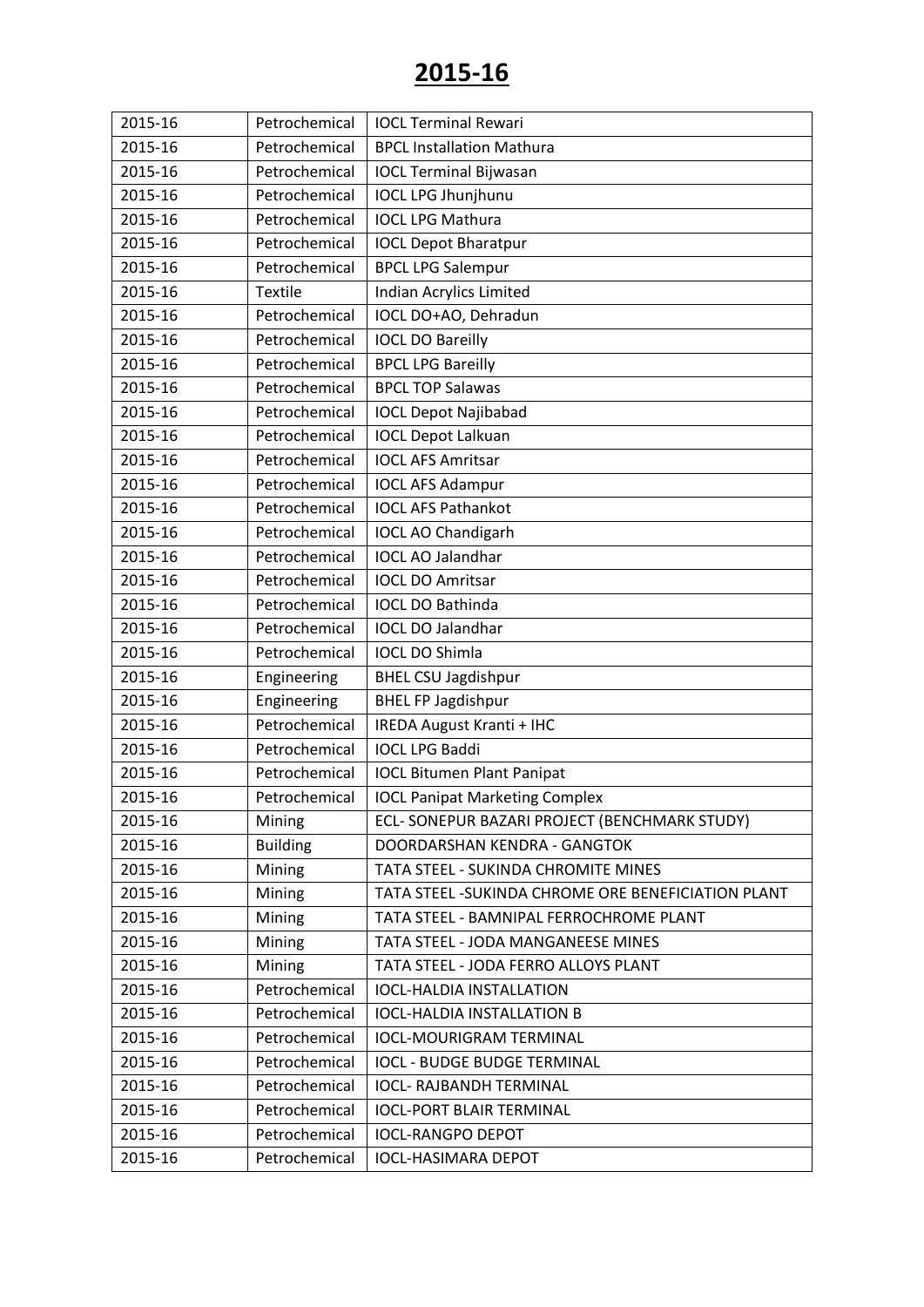| 2015-16 | Petrochemical   | <b>IOCL-MALDA DEPOT</b>                |
|---------|-----------------|----------------------------------------|
| 2015-16 | <b>AFS</b>      | <b>IOCL - AFS - RANCHI</b>             |
| 2015-16 | <b>AFS</b>      | IOCL - AFS - SONARI-JAMSHEDPUR         |
| 2015-16 | AFS             | <b>IOCL - AFS - PORT BLAIR</b>         |
| 2015-16 | <b>AFS</b>      | <b>IOCL- AFS-JORHAT</b>                |
| 2015-16 | <b>AFS</b>      | IOCL- AFS-BORJHAR (GUWAHATI)           |
| 2015-16 | <b>AFS</b>      | <b>IOCL-AFS-AGARTALA</b>               |
| 2015-16 | <b>AFS</b>      | <b>IOCL-AFS-IMPHAL</b>                 |
| 2015-16 | AFS             | IOCL-AFS-KUMBHIGRAM                    |
| 2015-16 | AFS             | <b>IOCL- AFS-TEZPUR</b>                |
| 2015-16 | <b>AFS</b>      | IOCL-AFS-CHABUA                        |
| 2015-16 | <b>AFS</b>      | IOCL- AFS-DOOMDOOMA                    |
| 2015-16 | <b>AFS</b>      | IOCL-AFS-MOHANBARI                     |
| 2015-16 | <b>AFS</b>      | IOCL-AFS-AIZWAL                        |
| 2015-16 | <b>AFS</b>      | IOCL-AFS-DIMAPUR                       |
| 2015-16 | AFS             | IOCL-AFS-BHUBANESWAR                   |
| 2015-16 | <b>AFS</b>      | <b>IOCL - AFS - PURNEA</b>             |
| 2015-16 | <b>AFS</b>      | IOCL-AFS-ZIRO                          |
| 2015-16 | <b>AFS</b>      | <b>IOCL-AFS-CHARBATIA</b>              |
| 2015-16 | <b>AFS</b>      | <b>IOCL - AFS - PATNA</b>              |
| 2015-16 | <b>AFS</b>      | <b>IOCL - AFS - GAYA</b>               |
| 2015-16 | AFS             | IOCL-AFS-DUM DUM                       |
| 2015-16 | <b>AFS</b>      | IOCL-AFS- KALAIKUNDA                   |
| 2015-16 | <b>AFS</b>      | <b>IOCL-AFS- CAR NICOBAR</b>           |
| 2015-16 | <b>AFS</b>      | IOCL-AFS-HASIMARA                      |
| 2015-16 | <b>AFS</b>      | IOCL-AFS-BAGDOGRA                      |
| 2015-16 | <b>AFS</b>      | <b>IOCL-AFS- PASIGHAT</b>              |
| 2015-16 | <b>AFS</b>      | <b>IOCL-AFS-ALONG</b>                  |
| 2015-16 | Petrochemical   | IOCL-JHARSUGURA LPG BOTTLING PLANT     |
| 2015-16 | Petrochemical   | IOCL-CHHANPUR LPG PLANT, BALASORE      |
| 2015-16 | Petrochemical   | <b>IOCL-JAMSHEDPUR LPG PLANT</b>       |
| 2015-16 | <b>Building</b> | IOCL-BSO-MUZAFFARPUR DIVISIONAL OFFICE |
| 2015-16 | <b>Building</b> | IOCL-BSO-BEGUSARAI DIVISIONAL OFFICE   |
| 2015-16 | <b>Building</b> | IOCL-BSO-DIVISIONAL OFFICE - PATNA     |
| 2015-16 | <b>Building</b> | IOCL-BSO-AREA OFFICE - PATNA           |
| 2015-16 | Petrochemical   | IOAODSO- BISHALGARH LPG BOTTLING PLANT |
| 2015-16 | Petrochemical   | IOAODSO- BONGAIGAON LPG BOTTLING PLANT |
| 2015-16 | Petrochemical   | IOAODSO-BORKHOLA LPG BOTTLING PLANT    |
| 2015-16 | Petrochemical   | IOAODSO- MUALKHANG LPG BOTTLING PLANT  |
| 2015-16 | Petrochemical   | IOAODSO- KIMIN LPG BOTTLING PLANT      |
| 2015-16 | Petrochemical   | <b>BPCL-OSTS-RANCHI</b>                |
| 2015-16 | Petrochemical   | BPCL-OSTS-ORMANJHI                     |
| 2015-16 | Petrochemical   | <b>BPCL-OSTS- RAMCHANDRAPUR</b>        |
| 2015-16 | Petrochemical   | BPCL-OSTS-BALIGUMA                     |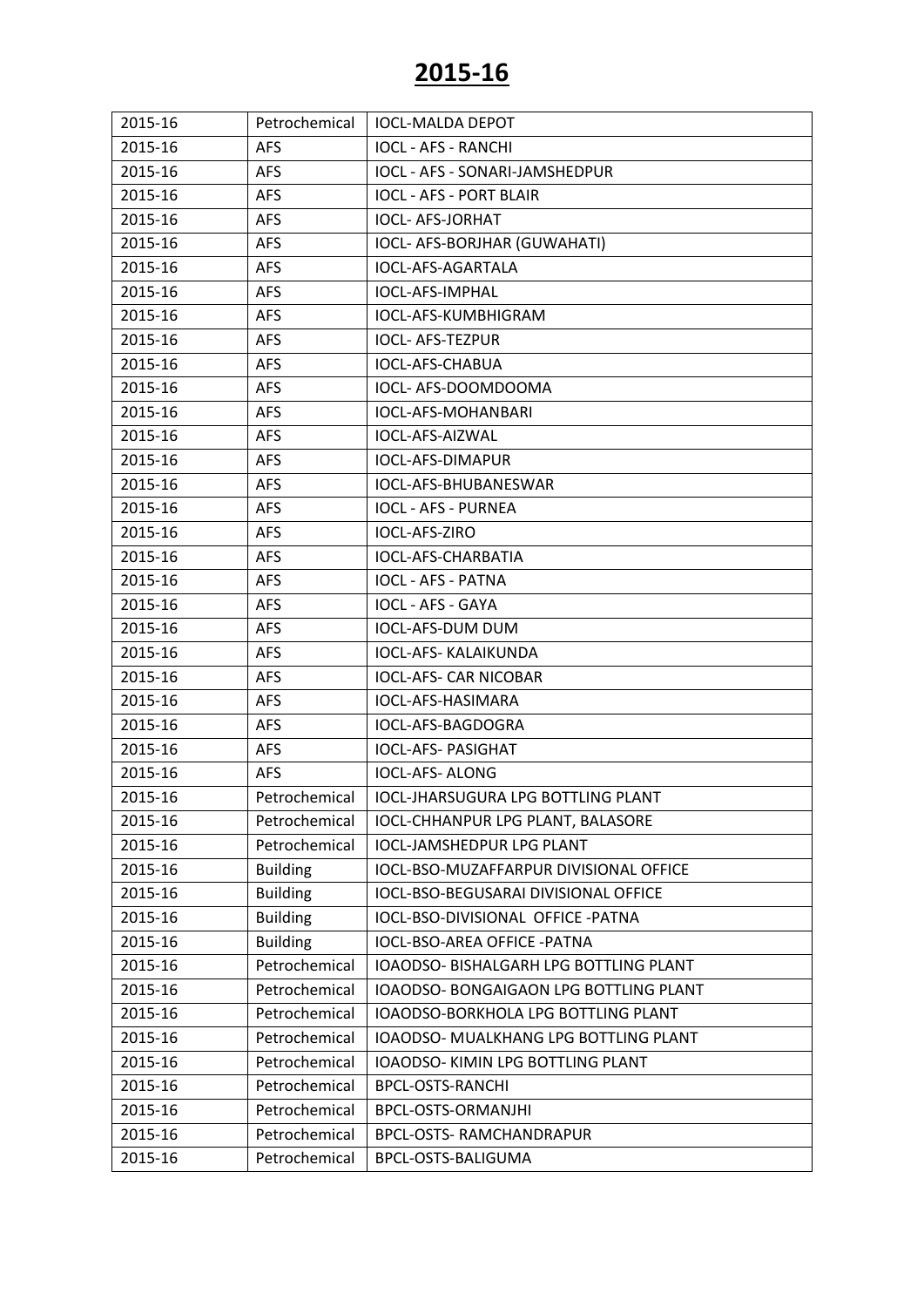| 2015-16 | FOOD & BEV.     | <b>BPCL-OSTS-DALKHOLA</b>                           |
|---------|-----------------|-----------------------------------------------------|
| 2015-16 | FOOD & BEV.     | <b>BPCL-OSTS- GHOSHPUKUR</b>                        |
| 2015-16 | Petrochemical   | <b>BPCL-BARAUNI TOP</b>                             |
| 2015-16 | Petrochemical   | <b>HPCL-IRD BALASORE</b>                            |
| 2015-16 | Petrochemical   | <b>BPCL- RAJBANDH TOP</b>                           |
| 2015-16 | Mining          | EASTERN COALFIELD - JAMBAD OCP (BENCHMARK STUDY)    |
| 2015-16 | Mining          | EASTERN COALFIELD - RAJMAHAL OCP (BENCHMARK STUDY)  |
| 2015-16 | Petrochemical   | <b>IOCL, Sagar Depot MP</b>                         |
| 2015-16 | Petrochemical   | IOCL, Indane botting Plant Bhavnagar                |
| 2015-16 | <b>Building</b> | Doordarshan Kendra Bhopal                           |
| 2015-16 | Iron & Steel    | Rajratan Global Wire Limited                        |
| 2015-16 | Railways        | MIDC, Andheri                                       |
| 2015-16 | <b>Building</b> | GEDA, Police DH & IG Office, Gandhinagar            |
| 2015-16 | <b>Building</b> | GEDA, Municipal Corporation, Jamnagar               |
| 2015-16 | <b>Building</b> | GEDA, P.D.U Civil Hospital, Rajkot                  |
| 2015-16 | <b>Building</b> | Bank of Baroda, Andheri(E)                          |
| 2015-16 | <b>Building</b> | Bank of Baroda, Kandivali, Ak                       |
| 2015-16 | Petrochemical   | <b>IOCL Dhanaj LPG BP</b>                           |
| 2015-16 | Petrochemical   | IOCL, Baroda Black Oil Terminal                     |
| 2015-16 | Petrochemical   | IOCL, Ahmedabad LPG Bottling Plant, Sanand          |
| 2015-16 | Petrochemical   | IOCL, Rajkot AFS                                    |
| 2015-16 | Petrochemical   | IOCL, Goa AFS                                       |
| 2015-16 | Petrochemical   | IOCL, White Oil Terminal, Dumad                     |
| 2015-16 | <b>Building</b> | Prasar Bharti, Aurangabad                           |
| 2015-16 | Petrochemical   | IOCL, Kandla Main Terminal                          |
| 2015-16 | Petrochemical   | <b>BPCL, Manglia Depot</b>                          |
| 2015-16 | Ceramic         | <b>Amol Decalite</b>                                |
| 2015-16 |                 | Pandesara Infrastructure Limited                    |
| 2015-16 | <b>Building</b> | IOCL, Indore DO                                     |
| 2015-16 | <b>Building</b> | IOCL, Jabbalpur DO                                  |
| 2015-16 | <b>Building</b> | IOCL, Gwalior AO                                    |
| 2015-16 | <b>Building</b> | IOCL, Pune AO                                       |
| 2015-16 | Petrochemical   | IOCL, Manmad LPG BP                                 |
| 2015-16 | Petrochemical   | <b>BPCL, Bitoni Depot</b>                           |
| 2015-16 | Petrochemical   | IOCL, Sabarmati Terminal                            |
| 2015-16 | Petrochemical   | Prasar Bharti, Ambajogi                             |
| 2015-16 | Petrochemical   | <b>BPCL, Pakni Depot</b>                            |
| 2015-16 | Petrochemical   | <b>BPCL, Sewree Installation</b>                    |
| 2015-16 | Petrochemical   | IOCL, Khajuraho AFS                                 |
| 2015-16 | Petrochemical   | <b>IOCL, Pune AFS</b>                               |
| 2015-16 |                 | Eskay Iodine Pvt. Ltd. Bharuch, Gujarat             |
| 2015-16 | Petrochemical   | BPCL Surat, Hazira Co-op Depot                      |
| 2015-16 | Petrochemical   | IOCL LPG BP Raipur, CSIDC Siltara, Bilaspur Road    |
| 2015-16 | Petrochemical   | IOCL LPG BP Bhopal, Bairagarah, Indore Road, Bhopal |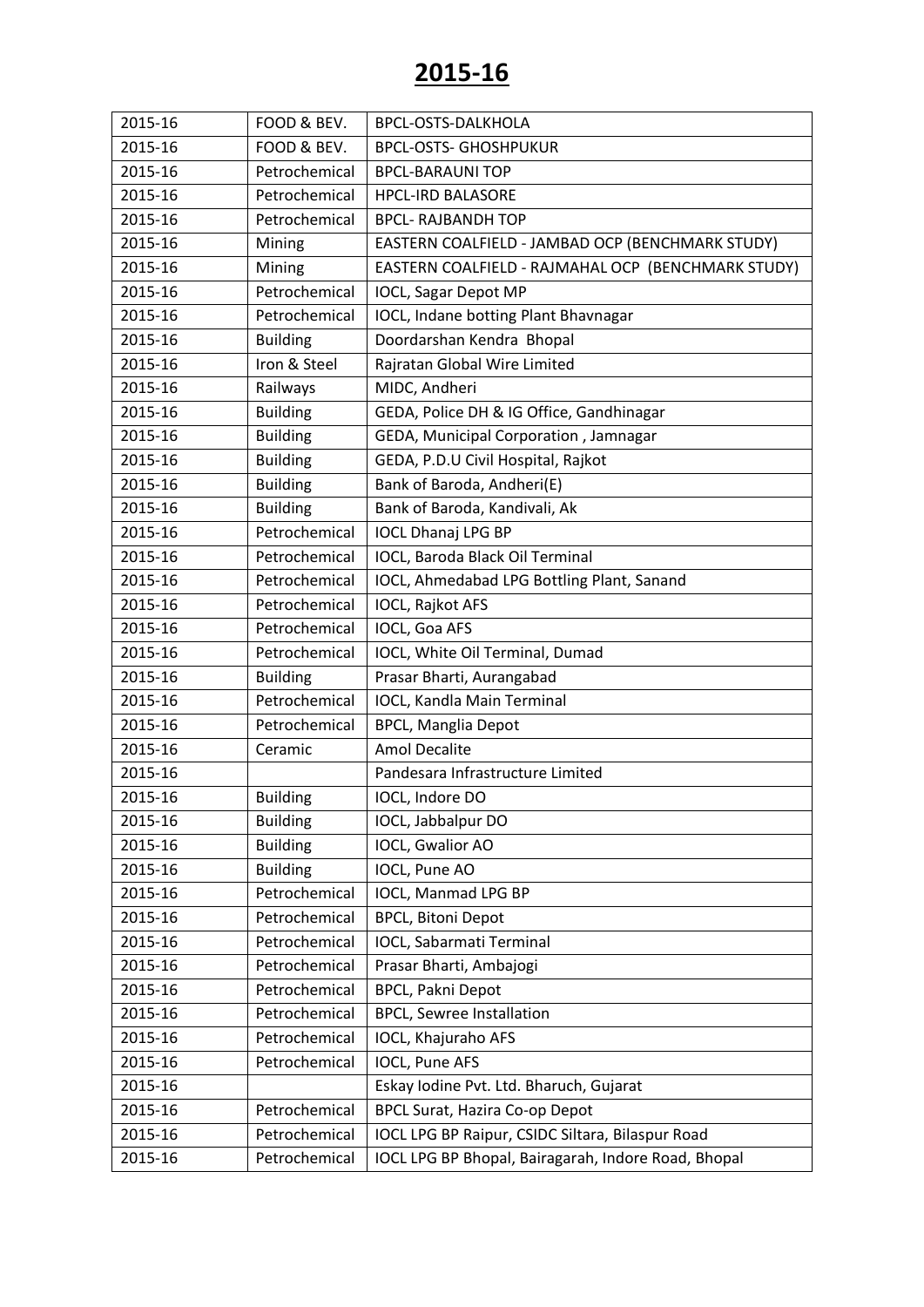| 2015-16 | Petrochemical   | IOCL LPG BP Guna, Raghogarh, Guna, MP                       |
|---------|-----------------|-------------------------------------------------------------|
| 2015-16 | Petrochemical   | JNPT Bulk Oil Terminal, Uran, Raigad, Navi Mumbai           |
| 2015-16 | Petrochemical   | Pune Terminal, Loni Kalbhor, Tal. Haveli                    |
| 2015-16 | Petrochemical   | Sewree - I Terminal, Opp. Sewree Railway Station, Sewree    |
| 2015-16 | Petrochemical   | Sewree - II Terminal, "K" Oil Installation, Sewree - East   |
| 2015-16 | Petrochemical   | Wadala - II Terminal, MBPT Road, Wadala (E)                 |
| 2015-16 | Petrochemical   | Vasco Terminal, F L Gomes Road, Vasco Police Station, Goa   |
| 2015-16 | Petrochemical   | Vashi Terminal, TTC Industrial Area kukshet, Navi Mumbai    |
| 2015-16 | Petrochemical   | Ahmednagar Depot, At & Post Akoloner, Ahmednagar            |
| 2015-16 | Petrochemical   | Akola Depot, Gaigaon, Akola, Maharashtra                    |
| 2015-16 | Petrochemical   | Chandrapura Depot, Post Tadali, Chandrapur, Maharashtra     |
| 2015-16 | Petrochemical   | Dhule Depot, Nr. Shirud Railway Station, Dhule, Maharashtra |
| 2015-16 | Petrochemical   | Khapri Depot, Wardha Road, Khapri, Nagapur                  |
| 2015-16 | Petrochemical   | Solapur Depot, Nr. Pakni Railway Station, Pakni, Solapur    |
| 2015-16 | Petrochemical   | <b>HPCL, Trobay Terminal</b>                                |
| 2015-16 | Petrochemical   | Petronet LNG, Dahej                                         |
| 2015-16 | Petrochemical   | Bank of Baroda, Amboli                                      |
| 2015-16 | Petrochemical   | Bank of Baroda, Jogeshwari                                  |
| 2015-16 | Petrochemical   | <b>IOCL BP Ujjain</b>                                       |
| 2015-16 | Petrochemical   | IOCL, Hazira                                                |
| 2015-16 | <b>Building</b> | Khaperkheda Vidya Mandir                                    |
| 2015-16 | <b>Building</b> | Koradi Pragatik School                                      |
| 2015-16 | Petrochemical   | BPCL, Wadi Lube                                             |
| 2015-16 | <b>Building</b> | <b>RBI AMAR BUIlding</b>                                    |
| 2015-16 | <b>Building</b> | RBI, Main and Admin Building                                |
| 2015-16 | <b>Building</b> | CAB, RBI, PUNE                                              |
| 2015-16 | <b>Building</b> | kadriya School, hasanbag, nagpur                            |
| 2015-16 | Petrochemical   | <b>IOCL Sidhpur</b>                                         |
| 2015-16 | Petrochemical   | <b>IOCL Koyali, Bitumen Depot</b>                           |
| 2015-16 | Petrochemical   | <b>BPCL Bakania</b>                                         |
| 2015-16 | Plastic         | Avi Global Plast                                            |
| 2015-16 | Petrochemical   | <b>BPCL Rajkot</b>                                          |
| 2015-16 | Petrochemical   | locl Miraj                                                  |
| 2015-16 | Petrochemical   | <b>WHF Bhosari</b>                                          |
| 2015-16 | Iron & Steel    | Jindal Saw                                                  |
| 2015-16 | <b>Building</b> | <b>MSTC LTD</b>                                             |
| 2015-16 | Petrochemical   | <b>BPCL Nagpur</b>                                          |
| 2015-16 | Petrochemical   | IOCL LPG Plant, Mayiladuthurai                              |
| 2015-16 | Petrochemical   | <b>IOCL LPG Plant, Shimoga</b>                              |
| 2015-16 | Petrochemical   | HPCL LPG plant, Anantapur                                   |
| 2015-16 | Petrochemical   | IOCL LPG Plant, Athipattu, Ennore                           |
| 2015-16 | Petrochemical   | <b>IOCL LPG Plant, Belgaum</b>                              |
| 2015-16 | Petrochemical   | <b>IOCL LPG Plant, Puducherry</b>                           |
| 2015-16 | Petrochemical   | <b>IOCL Devangunthi POL Terminal</b>                        |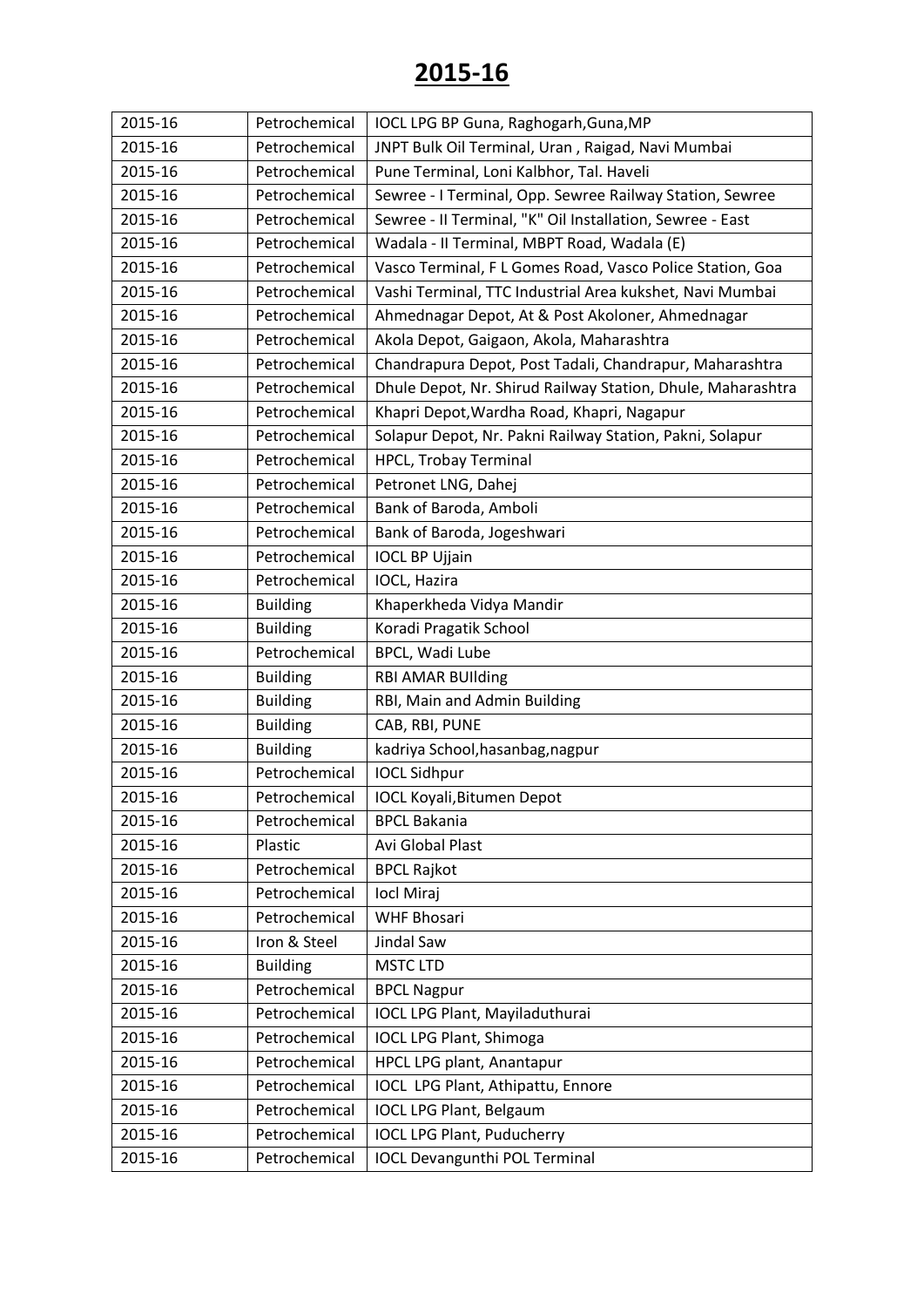| 2015-16 | Hotel           | <b>Hyatt Regency</b>                                         |
|---------|-----------------|--------------------------------------------------------------|
| 2015-16 | Petrochemical   | <b>IOCL Drum Plant, Chennai</b>                              |
| 2015-16 | Petrochemical   | IOCL, Hyderabad, Terminals                                   |
| 2015-16 | Petrochemical   | <b>IOCL, Rajamundry Terminals</b>                            |
| 2015-16 | Petrochemical   | IOCL, Vijayawada, Terminals                                  |
| 2015-16 | <b>Building</b> | Vizag Public Library                                         |
| 2015-16 | Petrochemical   | <b>IOCL LPG Plant Chengalpet, TN</b>                         |
| 2015-16 | <b>Building</b> | <b>IOCL Guest House, Parsen Chennai</b>                      |
| 2015-16 | <b>Building</b> | <b>IOCL Guest House Annanagar Chennai</b>                    |
| 2015-16 | Petrochemical   | ITC Chennai 50% Invoised Raised                              |
| 2015-16 | Petrochemical   | <b>ITC Chennai Bal Invoice Raised</b>                        |
| 2015-16 | Petrochemical   | <b>IOCL LPG Plant Paripally Kollam</b>                       |
| 2015-16 | Petrochemical   | <b>IOCL Indane Bottling Plant Calicut Chelari Malappuram</b> |
| 2015-16 | Petrochemical   | <b>IOCL LPG Plant Udayamperoor Cochin</b>                    |
| 2015-16 | Petrochemical   | <b>IOCL Trichy Divisional Office</b>                         |
| 2015-16 | Petrochemical   | <b>IOCL Thimmapur BP</b>                                     |
| 2015-16 | Petrochemical   | <b>IOCL Mangalore POL Terminal</b>                           |
| 2015-16 | Petrochemical   | <b>BPCL LPG Plant, Tanjore</b>                               |
| 2015-16 | Petrochemical   | IOCL Kondapalli BP Vijayawada                                |
| 2015-16 | Petrochemical   | <b>BPCL Mangalore POL Terminal</b>                           |
| 2015-16 | Petrochemical   | <b>BPCL Irugur POL Terminal</b>                              |
| 2015-16 | Petrochemical   | <b>IOCL POL Bijapur Depot</b>                                |
| 2015-16 | Petrochemical   | <b>IOCL Mysore Depot</b>                                     |
| 2015-16 | Petrochemical   | <b>IOCL Bellary DO</b>                                       |
| 2015-16 | Petrochemical   | <b>IOCL DO Mysore</b>                                        |
| 2015-16 | Petrochemical   | <b>IOCL Guest House (Summit Apartments)</b>                  |
| 2015-16 | Petrochemical   | IOCL LPG Bottling Plant Devanagonthi, Bangalore              |
| 2015-16 | Petrochemical   | Park Hyath Chennai                                           |
| 2015-16 | Petrochemical   | <b>IOCL LPG Plant Vizag</b>                                  |
| 2015-16 | Petrochemical   | <b>IOCL Tirupati Divisional Office</b>                       |
| 2015-16 | Petrochemical   | <b>IOCL Belgaum</b>                                          |
| 2015-16 | Petrochemical   | <b>IOCL Eranakulam Terminal, Kadavanthra</b>                 |
| 2015-16 | Petrochemical   | <b>IOCL Wellingdon Island Terminal</b>                       |
| 2015-16 | Petrochemical   | <b>IOCL Kerala State Office Kochi</b>                        |
| 2015-16 | Petrochemical   | <b>IOCL State Office Calicut</b>                             |
| 2015-16 | Petrochemical   | <b>IOCL Warangal DO</b>                                      |
| 2015-16 | <b>AFS</b>      | <b>AAI Chennai</b>                                           |
| 2015-16 | Petrochemical   | <b>HPCL Retail Outlet Cochin</b>                             |
| 2015-16 | Petrochemical   | <b>BPCL Cochin AFS</b>                                       |
| 2015-16 | Petrochemical   | <b>IOCL Chittoor Terminal</b>                                |
| 2015-16 | Petrochemical   | <b>IOCL Ramagundam Depot</b>                                 |
| 2015-16 | Petrochemical   | <b>IOCL Kakinada Terminal</b>                                |
| 2015-16 | Petrochemical   | <b>IOCL Vishaka Terminal</b>                                 |
| 2015-16 | Petrochemical   | <b>IOCL Guntakal Depot</b>                                   |